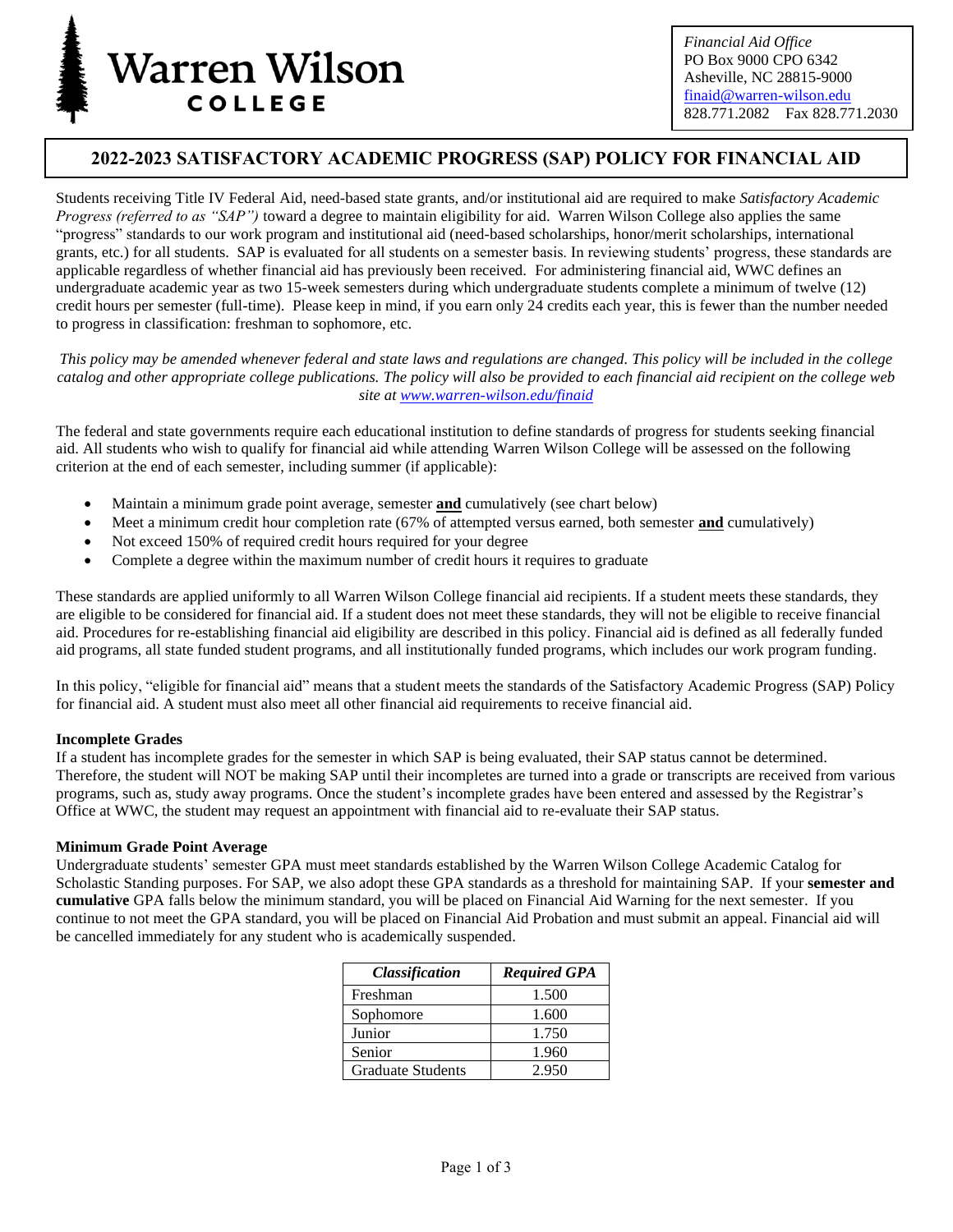# **Minimum Credit Hour Completion Rate Requirement**

At the end of each academic semester a student (undergraduate and graduate) must earn a minimum of 67% of the hours they were registered for at the end of add/drop. Add/drop is usually during the first 5 to 7 days into the semester; please check the academic calendar for specific dates. **All students must also complete 67% of their cumulative attempted hours, this will show pace toward completion of their degree**.

This completion requirement measures both semester and cumulative hours and is referred to as **pace**. Pace defines the rate at which a student must progress to ensure educational program completion within the maximum timeframe.

# **number of hours student attempted x 67% = number of hours student must successfully complete to make SAP**

*(You would also use this calculation with your attempted vs. earned cumulative hours.)*

# **Completion of a Degree within a Maximum Number of Credit Hours**

Students are eligible to receive financial aid for a maximum of 150% of the hours required for their degree.

The length of an undergraduate program at Warren Wilson College is 128 hours. For undergraduate students, 150% of the 128 hours required is 192 hours. If you have *attempted* more than 192 hours, you will no longer be eligible for financial aid.

Graduate students may receive financial aid for a maximum of 150% of the hours required for the degree as well.

#### You are meeting the Completion Rate Requirement if: **overall attempted hours < = 150% of hours required for the degree**

#### **General Information**

Grades of F, W, NC (no credit), or I (INCOMPLETE) are *NOT* acceptable for SAP. Therefore, if you have incompletes, you will *NOT* be making SAP. This is a result of an incomplete GPA and hour evaluation for courses not completed. Once the student's incomplete grades have been entered and assessed by the Registrar's Office at WWC, the student may request an appointment with financial aid to re-evaluate their SAP status.

#### **Re-establishing Financial Aid Eligibility**

The Financial Aid Office will notify students of their failure to meet the standards of this policy. Each student is responsible for knowing their own status, whether or not they receive this notification. If a student is not making SAP, they will be placed on Financial Aid Warning for the following semester. Students who fail to meet the minimum requirements at the end of the Financial Aid Warning semester will be placed on Financial Aid Probation. At that time, they will lose eligibility for financial aid until such time that the minimum SAP requirements have been met. All students placed on Financial Aid Probation because of the failure to meet these SAP standards have the right to appeal.

- **Financial Aid Warning** is a *warning only* that the student has failed to meet the minimum SAP requirements. The student has one (1) semester to meet the minimum SAP requirements. Students will be notified by the Financial Aid Office if they are placed on Financial Aid Warning. **Students may receive funds during their warning period. However, students who fail to meet the minimum SAP requirements at the end of the warning period will be placed on Financial Aid Probation**.
- **Financial Aid Probation** is when a student fails to meet the SAP requirements during their warning semester. **Students will not receive funds during their probation period until they submit all documentation for their appeal, and it is approved.** *Students may receive a maximum of two Financial Aid Probations (non-consecutively) during their academic career at Warren Wilson College. After the second probation, students will no longer be eligible for federal financial aid. Exceptions to this standard must be approved by the Director of Financial Aid.* An appeal will include a written detailed statement from the student with attached documentation to support their appeal AND an academic plan processed and signed by the student and the academic support office. Other documentation may be requested on a case-by-case basis, based on the student's detailed statement.
- **Financial Aid Suspension** occurs when a student does not meet their academic plan OR make SAP during their Financial Aid Probation period and the student is no longer eligible for federal, state, or institutional aid (including work. which will impact residential status). At this point all financial aid will be canceled for the Financial Aid Suspension semester. If the student wishes to remain at WWC, they can pay in full to potentially regain a satisfactory SAP status. Students on FA Suspension are not allowed to live on campus, as they are not eligible for a work contract.

Please refer to the Warren Wilson College SAP appeal process. You can find this policy on the Warren Wilson College Financial Aid website. [\(www.warren-wilson.edu/finaid\)](../SAP%201718/www.warren-wilson.edu/finaid)